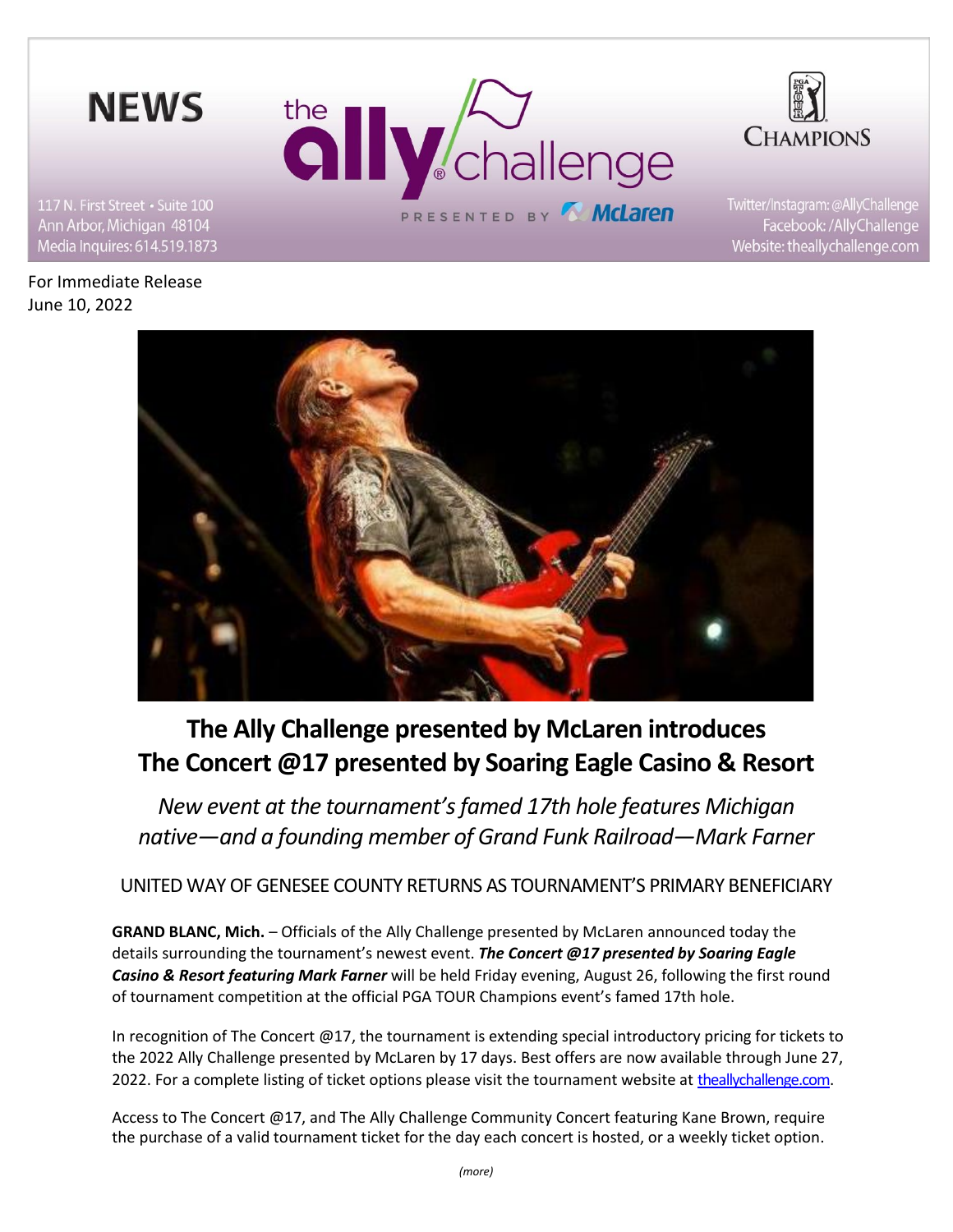*The Concert @17 Page 2 June 10, 2022*

"The Concert @17 presented by Soaring Eagle Casino & Resort is a great addition to tournament week at the Ally Challenge," said tournament representative Rob Frederick. "Building a first-class experience for our spectators has been a primary goal of the tournament from the beginning, and to bring classic rock legend and Michigan native Mark Farner to the famed 17th hole at Warwick Hills on Friday night is a big win for our fans."

The tournament also announced today that the primary beneficiary of net proceeds for the fifth-annual The Ally Challenge presented by McLaren will be the United Way of Genesee County (UWGC). The 2022 tournament will mark the fourth consecutive year that UWGC has been included as a primary beneficiary of The Ally Challenge.

The Ally Challenge presented by McLaren has established a legacy of giving in southeastern Michigan, including raising more than \$4.5 million in support of local charities in the greater Flint area and beyond in its first four years. The tournament will continue to positively impact the community in Genesee County and beyond in 2022 through its support of UWGC, as well as the return of the Birdies for Charity presented by Ally and Tickets FORE Charity programs.

Birdies for Charity presented by Ally is a grassroots charity platform, now in its fifth year, that serves as an extension of The Ally Challenge presented by McLaren's mission to positively impact non-profit organizations in the greater Flint area. This successful program has included nearly 80 participating Michigan 501(c)(3) organizations and raised more than \$1.6 million since it began in 2018.

All qualified non-profit organizations that register for Birdies for Charity presented by Ally are eligible to participate in the tournament's newest charitable initiative, Tickets FORE Charity. This program, that debuted in 2021, gives charities an opportunity to earn extra dollars for their cause based on attendance during the final round of The Ally Challenge.

Each time a ticket, purchased with a charity's special promo code, is scanned at a tournament admissions gate on Sunday, August 28, The Ally Challenge presented by McLaren will donate \$10 to that designated charity. In addition, a \$5,000 bonus pool will be split amongst the top three charities receiving the most scanned tickets.

For more information about the Birdies for Charity presented by Ally and Tickets FORE Charity programs, including how to participate, please visit [https://theallychallenge.com/charity/.](https://theallychallenge.com/charity/)

The 2022 Ally Challenge presented by McLaren will take place the week of August 22 – 28 at renowned Warwick Hills Golf and Country Club.

The Ally Challenge will be one of the premier Regular Season events on the PGA TOUR Champions in 2022, which will give way to the Charles Schwab Cup Playoffs—a season-ending, three-tournament series used to determine the TOUR's season-long champion.

All three rounds of The Ally Challenge presented by McLaren will be broadcast on Golf Channel.

For more information about The Ally Challenge, please visit [theallychallenge.com.](http://www.theallychallenge.com/) For the latest Ally Challenge news and updates on social media follow the tournament on Twitter and Instagram at @AllyChallenge and on Facebook at Facebook.com/AllyChallenge.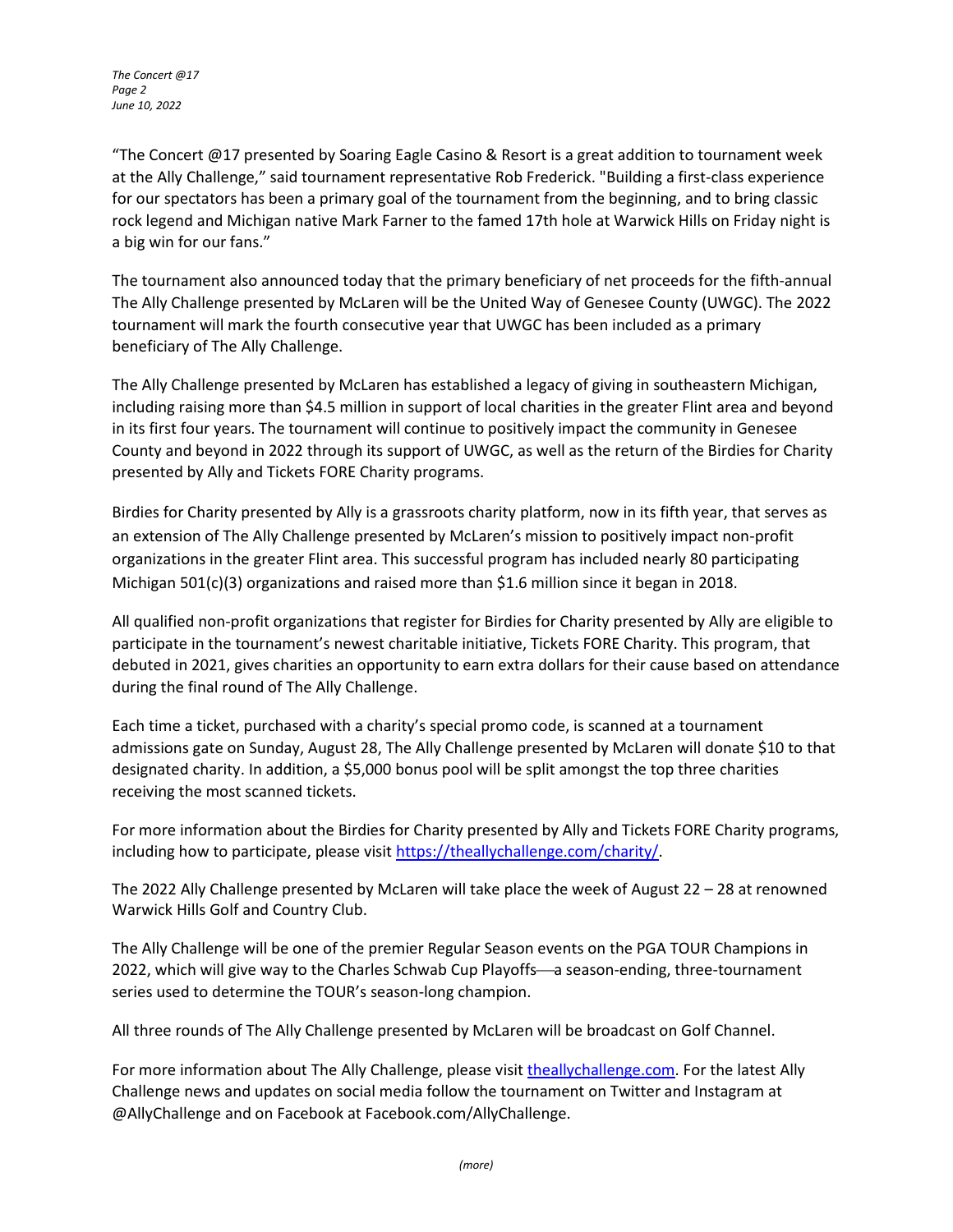## **About Mark Farner**

Mark Farner is one of the founding members, lead singer, lead guitarist, and wrote 90% of the Grand Funk Railroad music catalog. Farner has always been known as the energetic driving force on stage, the engine that pulled the original Grand Funk Railroad to the top of the charts. From his soulful voice and power rock riffs, to fueling the Funk with his atomic stage presence. His story and his imprint on music starts with Flint and since 1969 from his humble beginnings and a blue-collar outlook, Farner has captained a global crusade for love and freedom and became a rock 'n' roll icon.

50 years later – he commands the stage with the same intensity performing epic hits that defined a generation – "I'm Your Captain (Closer to Home)", "Bad Time", "Some Kind of Wonderful", "Foot Stompin' Music", "Heartbreaker", "Locomotion", "Mean Mistreater" and "We're An American Band".

Today, Farner's amplifying his remarkable career another full decibel selling more than 30 million records worldwide, including 16 gold and platinum albums. Mark Farner's American Band will honor Farner's golden anniversary in music, as well as shine a spotlight on his legendary contributions to society, in his 2019-2020 50<sup>th</sup> Anniversary Tour. Farner, 70, is also about as real as they get: he's a husband, a father and grandfather and in his fourth decade of marriage to wife Lesia. He's a family man.

Farner's first years in music were with the band Terry Knight and the Pack and The Bossmen. When GFR formed in 1969 they named the group after the Grand Trunk & Western Railroad that runs through Flint. Like a Spartan, Farner was intent on bringing rock destined for arenas. What began as rehearsals at Flint's Federation of Musicians Union Hall led to some of rock music's watershed moments. At the 1969 Atlanta International Pop Festival, they shared the stage with rock luminaries such as Led Zeppelin, Janis Joplin, and Creedence Clearwater Revival. GFR thrilled the audience and further cemented its place as a live band full of loud, ferocious rock, soul, and funk!

The same year they formed – 1969 – the band further defied expectations by releasing two albums (via Capitol Records) in a four-month period. Farner wrote all but two songs from On Time and the platinum-selling Grand Funk. He said they wanted to take advantage of the meteoric rise that was building in terms of the band's popularity.

By 1970, Farner's songs were pivotal to the band's success. The epic composition, "I'm Your Captain (Closer to Home)" became an anthem for Vietnam War Veterans and audiences alike. Farner would later perform the iconic song at the Vietnam Memorial Wall, on the 25<sup>th</sup> Anniversary of the Vietnam Memorial Wall. Farner also received the Vietnam Veterans of American Presidents Award for Excellence in the Arts.

The son of a World War II veteran, four-time bronze star recipient and career fireman also knows the importance of brotherhood and commitment. On his mother's side, he champions his Cherokee heritage and the fact that his mother was the first women welder in the United States to weld on a tank during World War II. It just happened to be the same type of Sherman tanks his father drove. Farner's work on and off the stage is focused on honoring service personnel and veterans and offering support to American farmers, individuals with disabilities, and downtrodden populations. Farner, the rock patriot that he is, continues to work tirelessly to honor service personnel and Veterans everywhere. He wants everyone to remember the huge sacrifices the men and women of our armed services give up to protect our amazing country and our freedoms.

In July 1971, the trio sold out Shea Stadium in New York; 55,000 tickets were sold in a record 72 hours – besting The Beatles' previous record.

Farner's penned composition "Bad Time" was Grand Funk's last Top 10 single reaching No. 4 on the Billboard Hot 100, in June 1975. Although it never topped the charts, the song was the most played tune on radio that year due to demand.

Farner released his first solo record in 1977. He has also enjoyed success in Contemporary Christian music with the No. 2 and Dove-nominated "Isn't It Amazing" in 1988. He's a three-time Michigan Rock and Roll Legends Hall of Fame member – inducted as a solo member in 2015 and an inductee as part of Grand Funk Railroad and Terry Knight & The Pack.

More than 50 years later something magical still happens when Farner takes the stage. His voice still strong and on key, his guitar playing slick and lighting quick and his trademark prancing all of which is still memorizes his audiences around the world.

## **About The Ally Challenge presented by McLaren**

The Ally Challenge presented by McLaren is an official event on the PGA TOUR Champions owned and operated by Tournaments for Charity, a Michigan non-profit corporation. This 54-hole stroke play golf tournament features 78 PGA TOUR Champions professionals competing for a \$2 million purse at the historic Warwick Hills Golf & Country Club in Grand Blanc, Michigan. The event is designed to showcase the best golf on the PGA TOUR Champions for the enjoyment of spectators and to benefit local charities in the greater Flint area. All three official rounds will be internationally televised on the Golf Channel.

For more information about The Ally Challenge presented by McLaren, please visi[t theallychallenge.com.](http://www.theallychallenge.com/) For the latest Ally Challenge news and updates on social media follow the tournament on Twitter and Instagram at @AllyChallenge and on Facebook at Facebook.com/AllyChallenge.